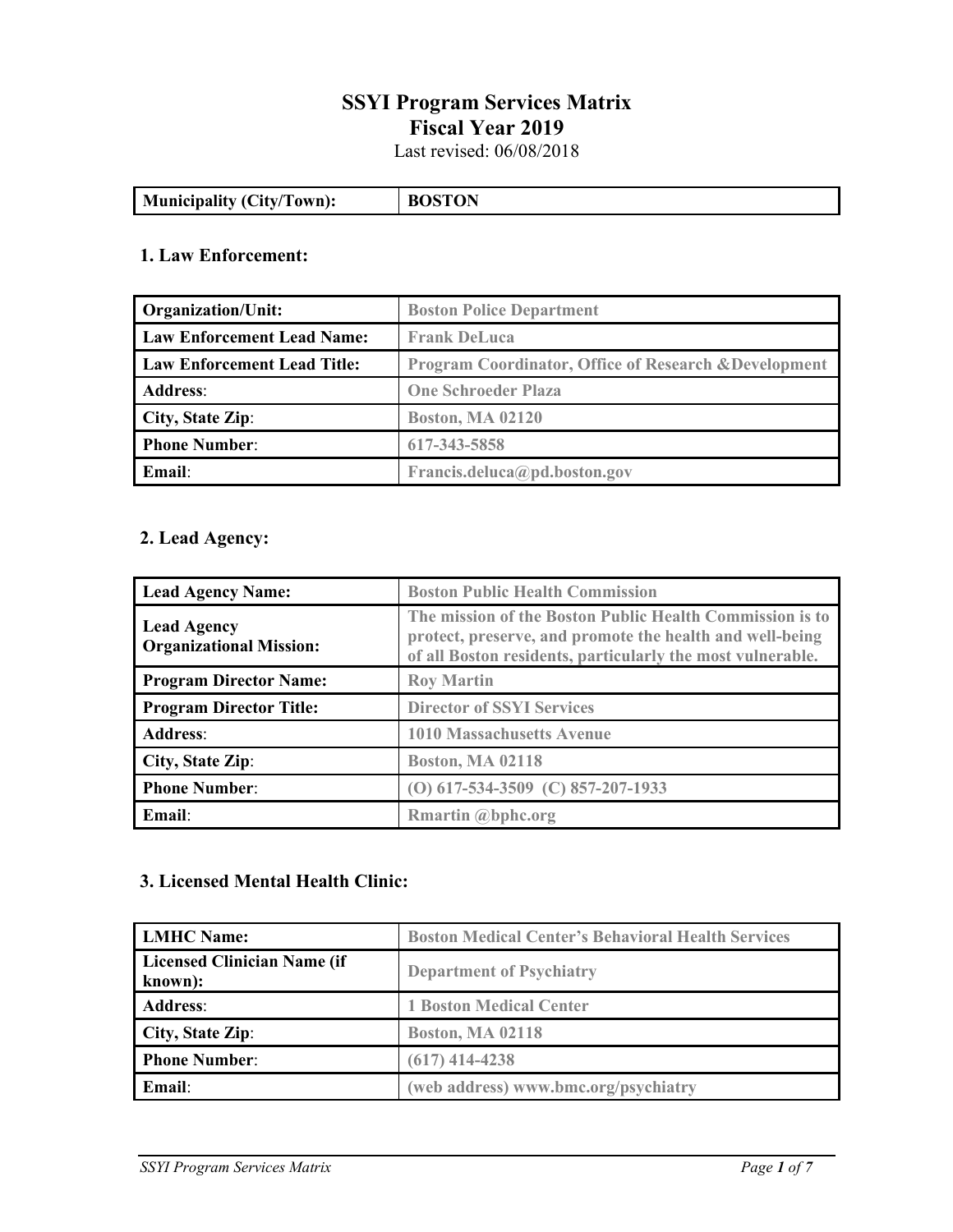| <b>Program Partner Organization</b><br>Name:           | <b>Boston Centers for Youth &amp; Families</b>                                                                                                                                 |
|--------------------------------------------------------|--------------------------------------------------------------------------------------------------------------------------------------------------------------------------------|
| <b>Program Partner Organization</b><br><b>Mission:</b> | Our mission is to enhance the quality of life for Boston<br>residents by partnering with community center councils,<br>agencies, and businesses to support neighborhood needs. |
| <b>SSYI Contact Name:</b>                              | <b>Michael Saunders</b>                                                                                                                                                        |
| Title:                                                 | <b>Program Manager</b>                                                                                                                                                         |
| <b>Address:</b>                                        | <b>1483 Tremont Street</b>                                                                                                                                                     |
| City, State Zip:                                       | <b>Boston, MA 02120</b>                                                                                                                                                        |
| <b>Phone Number:</b>                                   | 617-592-0133                                                                                                                                                                   |
| Email:                                                 | michael.saunders@boston.gov                                                                                                                                                    |

**4. Program Partners** (*Add Program Partners as needed)***:**

| <b>Program Partner Organization</b><br>Name:           | <b>College Bound Dorchester</b>                                                                                    |
|--------------------------------------------------------|--------------------------------------------------------------------------------------------------------------------|
| <b>Program Partner Organization</b><br><b>Mission:</b> | Our mission is to equip Dorchester students with the<br>attitude, skills, and experience to graduate from college. |
| <b>SSYI Contact Name:</b>                              | <b>Kedan Harris</b>                                                                                                |
| Title:                                                 | <b>Director of College Connections</b>                                                                             |
| <b>Address:</b>                                        | <b>18 Samoset Street</b>                                                                                           |
| City, State Zip:                                       | <b>Boston, MA 02124</b>                                                                                            |
| <b>Phone Number:</b>                                   | 617-506-5970                                                                                                       |
| Email:                                                 | kharris@collegebounddorchester.org                                                                                 |

| <b>Program Partner Organization</b><br>Name:           | <b>MissionSAFE</b>                                                                                                                                                                         |
|--------------------------------------------------------|--------------------------------------------------------------------------------------------------------------------------------------------------------------------------------------------|
| <b>Program Partner Organization</b><br><b>Mission:</b> | MissionSAFE works with high and proven risk young<br>people and their families to gain the skills and confidence<br>to thrive, not merely survive, and to give back to the<br>communities. |
| <b>SSYI Contact Name:</b>                              | <b>Nikki Flionis</b>                                                                                                                                                                       |
| Title:                                                 | <b>Executive Director</b>                                                                                                                                                                  |
| <b>Address:</b>                                        | <b>18 John Elliot Square</b>                                                                                                                                                               |
| City, State Zip:                                       | <b>Boston, MA 02119</b>                                                                                                                                                                    |
| <b>Phone Number:</b>                                   | 617-523-6565 x0243                                                                                                                                                                         |
| Email:                                                 | Nikki.flionis@missionsafe.org                                                                                                                                                              |

| <b>Program Partner Organization</b><br>Name: | <b>Project Right, Inc.</b>                                |
|----------------------------------------------|-----------------------------------------------------------|
| <b>Program Partner Organization</b>          | <b>Project Right promotes involvement in neighborhood</b> |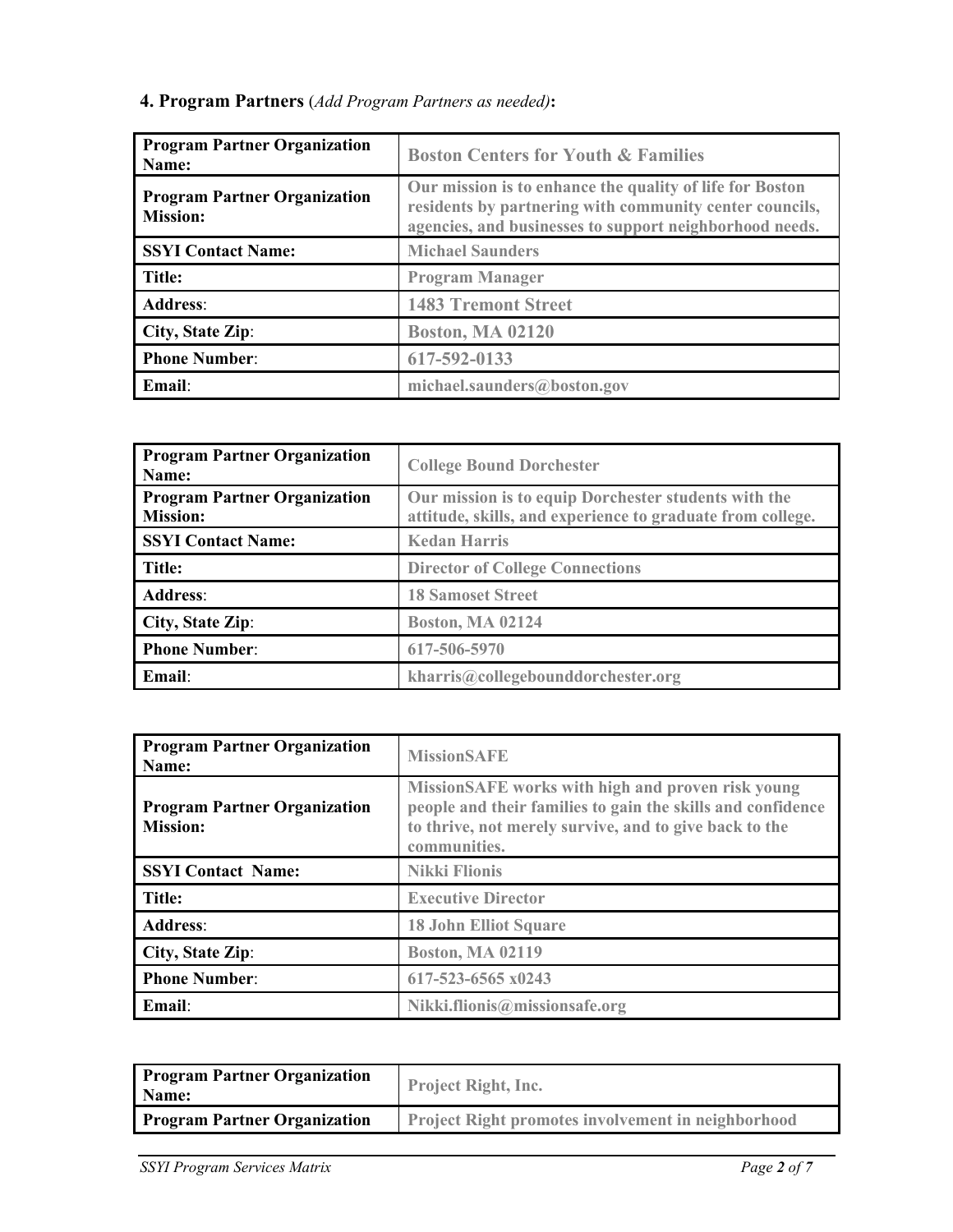| <b>Mission:</b>           | stabilization and economic development within the<br>community of Greater Grove Hall (Roxbury and North<br>Dorchester) |
|---------------------------|------------------------------------------------------------------------------------------------------------------------|
| <b>SSYI Contact Name:</b> | <b>Mike Kozu</b>                                                                                                       |
| Title:                    | <b>Community Coordinator</b>                                                                                           |
| <b>Address:</b>           | <b>320A Blue Hill Avenue</b>                                                                                           |
| City, State Zip:          | <b>Boston, MA 02121</b>                                                                                                |
| <b>Phone Number:</b>      | 617-541-5351 x102                                                                                                      |
| Email:                    | M kozu@hotmail.com                                                                                                     |

| <b>Program Partner Organization</b><br>Name:           | <b>Economic Development and Industrial Corporation of</b><br><b>Boston - Youth Options Unlimited Boston (YOU)</b>                                                                                           |
|--------------------------------------------------------|-------------------------------------------------------------------------------------------------------------------------------------------------------------------------------------------------------------|
| <b>Program Partner Organization</b><br><b>Mission:</b> | Our mission is to empower and motivate young people to<br>gain the educational, employment, and career<br>advancement necessary to be successful in the workforce,<br>in the community, and in their lives. |
| <b>SSYI Contact Name:</b>                              | <b>Lyndon Vincent</b>                                                                                                                                                                                       |
| Title:                                                 | <b>Assistant Deputy Director</b>                                                                                                                                                                            |
| <b>Address:</b>                                        | 7 Palmer Street 2 <sup>nd</sup> floor                                                                                                                                                                       |
| City, State Zip:                                       | <b>Boston, MA 02119</b>                                                                                                                                                                                     |
| <b>Phone Number:</b>                                   | 617*541-2600                                                                                                                                                                                                |
| Email:                                                 | Lyndon.vincent@boston.gov                                                                                                                                                                                   |

# **5. Program Location(s)** (*Add other Program locations as needed)***:**

| <b>Address of Primary Program</b><br><b>Location</b> (if known): | <b>18 Samoset Street</b>        |
|------------------------------------------------------------------|---------------------------------|
| <b>City, State Zip</b> (if known):                               | <b>Boston, MA 02122</b>         |
| <b>Organization/Program Partner</b><br>Name:                     | <b>College Bound Dorchester</b> |
| <b>Phone Number</b> (if known):                                  |                                 |
| <b>Email</b> (if known):                                         |                                 |

| <b>Address of Other Program</b><br><b>Location</b> (if known): | <b>222 Bowdoin Street</b> |
|----------------------------------------------------------------|---------------------------|
| <b>City, State Zip</b> (if known):                             | <b>Boston, MA 02122</b>   |
| <b>Organization/Program Partner</b><br>Name:                   |                           |
| <b>Phone Number</b> (if known):                                |                           |
| <b>Email</b> (if known):                                       |                           |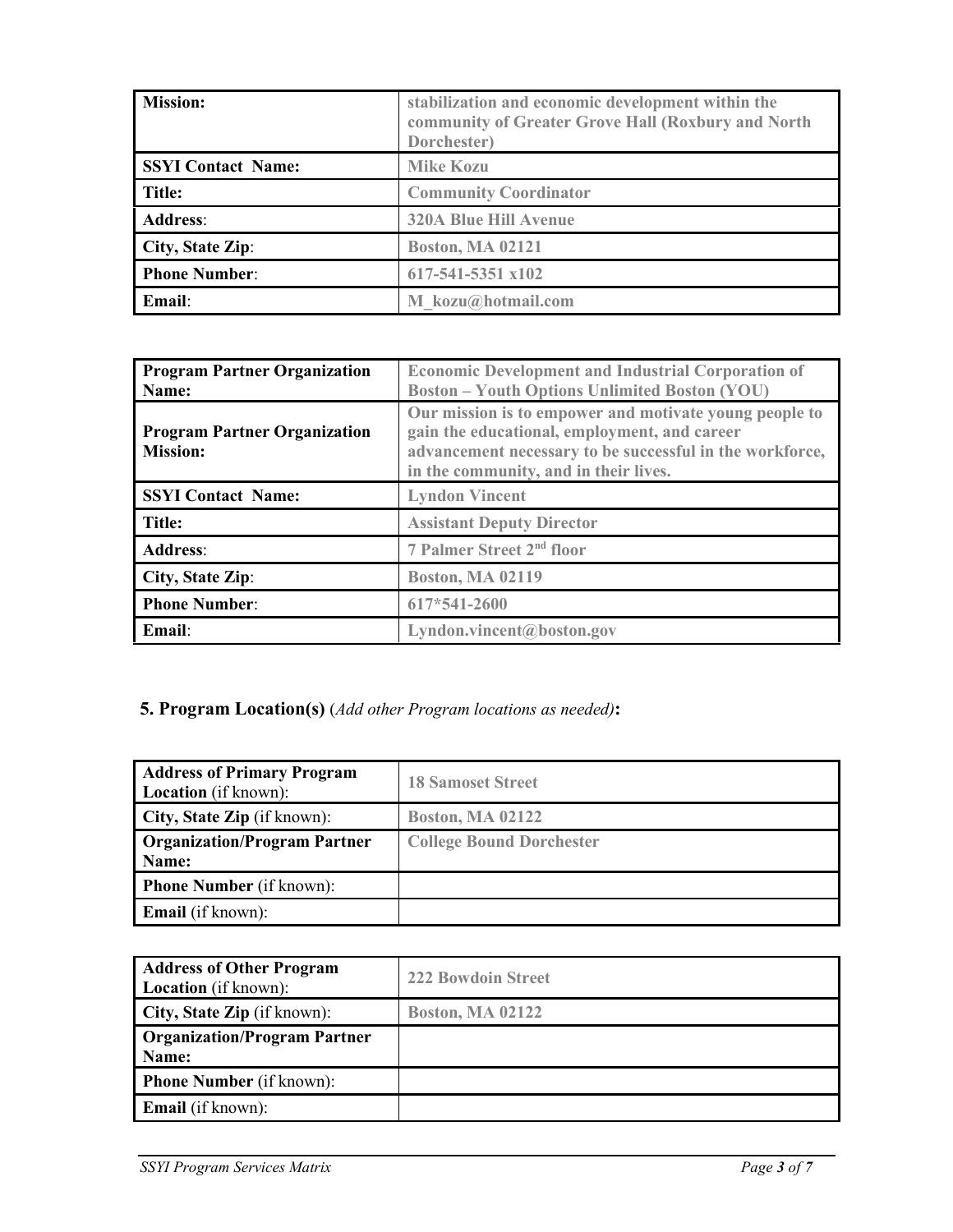# **6. Program Components** (*Add rows as needed)***:**

# **A. Identification**

|                            | <b>Program Partner</b><br><b>Name</b>                                                             | <b>Brief Description of Services</b>                                                                                                                                                                                                                                                                                  | <b>Funded by</b><br><b>SSYI</b><br>(Y/N) | <b>Total</b><br><b>FTEs</b> | <b>Estimated</b><br>Number of<br>Youth in<br><b>FY19</b> |
|----------------------------|---------------------------------------------------------------------------------------------------|-----------------------------------------------------------------------------------------------------------------------------------------------------------------------------------------------------------------------------------------------------------------------------------------------------------------------|------------------------------------------|-----------------------------|----------------------------------------------------------|
|                            | <b>Boston Police</b><br>Department and<br><b>Boston Regional</b><br>Intelligence Center<br>(BRIC) | As the Grantee, provides overall project<br>management. In collaboration with BPD<br>district captains and specialized units,<br>MA Parole, Probation, DYS, Suffolk<br>County DA's Office, Suffolk County<br>Sheriff's Department, and US Probation<br>the BRIC identifies individuals eligible<br>for the SSYI LIST. | Y                                        | $\mathfrak{D}$              | 240                                                      |
| 2                          |                                                                                                   |                                                                                                                                                                                                                                                                                                                       |                                          |                             |                                                          |
| 3                          |                                                                                                   |                                                                                                                                                                                                                                                                                                                       |                                          |                             |                                                          |
| 4                          |                                                                                                   |                                                                                                                                                                                                                                                                                                                       |                                          |                             |                                                          |
| <b>Unduplicated Total:</b> |                                                                                                   |                                                                                                                                                                                                                                                                                                                       |                                          |                             | 240                                                      |

#### **B. Outreach**

|                | <b>Program Partner</b><br><b>Name</b>                                                                  | <b>Brief Description of Services</b>                                                                                                                                                                                           | <b>Funded by</b><br><b>SSYI</b><br>(Y/N) | <b>Total</b><br><b>FTEs</b> | <b>Estimated</b><br>Number of<br>Youth<br><b>Served</b> in<br><b>FY19</b> |
|----------------|--------------------------------------------------------------------------------------------------------|--------------------------------------------------------------------------------------------------------------------------------------------------------------------------------------------------------------------------------|------------------------------------------|-----------------------------|---------------------------------------------------------------------------|
|                | Boston Public Health<br>Commission (BPHC)                                                              | As the Lead agency of the grant is<br>responsible for: sub-contracting CBO<br>partners, overseeing service delivery to<br>SSYI clients, technical assistance to<br>partners, outreach, and case management<br>for SSYI clients | Y                                        | 5                           | 134                                                                       |
| $\overline{c}$ | <b>Bostin Centers for</b><br>Youth & Families-<br>Streetworker<br>Program                              | Serves as outreach partner, identifying<br>and connecting with SSYI clients in the<br>community                                                                                                                                | N                                        | $\Omega$                    | 40                                                                        |
| 3              |                                                                                                        |                                                                                                                                                                                                                                |                                          |                             |                                                                           |
| 4              |                                                                                                        |                                                                                                                                                                                                                                |                                          |                             |                                                                           |
|                | *Does not include<br>SSYI Clients from a<br>previous list who are<br>currently enrolled in<br>services | <b>Unduplicated Total:</b>                                                                                                                                                                                                     |                                          | 5                           | $174*$                                                                    |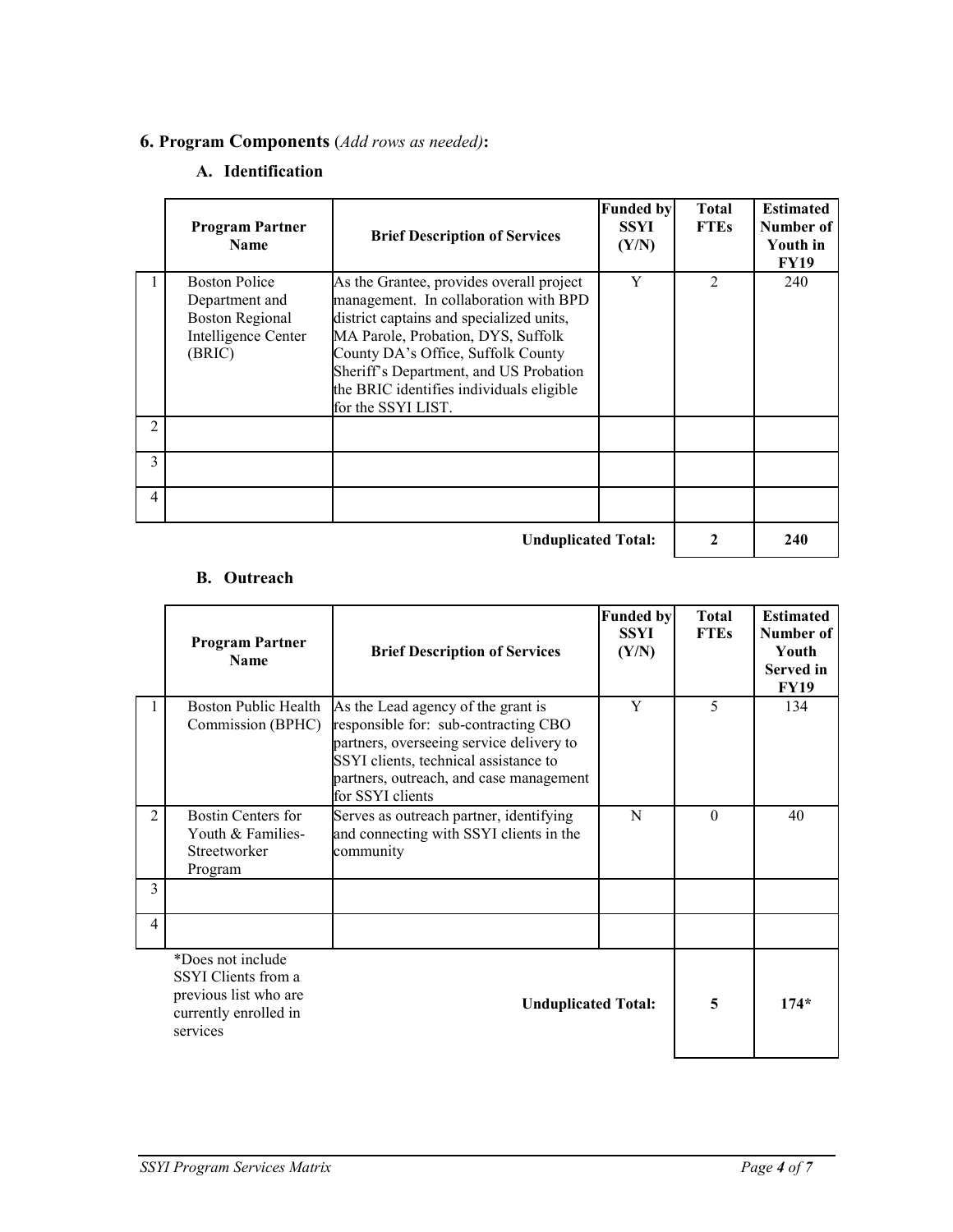| C. Case Management |
|--------------------|
|--------------------|

|   | <b>Program Partner</b><br><b>Name</b>                                                                                                                                         | <b>Brief Description of Services</b>                                                                                                                                            | <b>Funded by Total</b><br><b>SSYI</b><br>(Y/N) | <b>FTEs</b> | <b>Estimated</b><br>Number of<br>Youth<br>Served in<br><b>FY19</b> |
|---|-------------------------------------------------------------------------------------------------------------------------------------------------------------------------------|---------------------------------------------------------------------------------------------------------------------------------------------------------------------------------|------------------------------------------------|-------------|--------------------------------------------------------------------|
|   | Boston Public Health<br>Commission                                                                                                                                            | Trauma Informed Case Management<br>including: Assessment, ISP, career<br>education, housing, legal and parenting<br>support. All case management staff is<br>supervised by BPHC | Y                                              | 5           | 140                                                                |
| 2 |                                                                                                                                                                               |                                                                                                                                                                                 |                                                |             |                                                                    |
| 3 |                                                                                                                                                                               |                                                                                                                                                                                 |                                                |             |                                                                    |
| 4 |                                                                                                                                                                               |                                                                                                                                                                                 |                                                |             |                                                                    |
|   | *BPHC will case<br>manage 140 unique<br>clients throughout the<br>year. At any point in<br>time, a Case<br>manager's case load<br>size will vary<br>between 20-25<br>clients. | <b>Unduplicated Total:</b>                                                                                                                                                      |                                                | 5           | $140*$                                                             |

#### **D. Education**

|                            | <b>Program Partner</b><br><b>Name</b>                            | <b>Brief Description of Services</b>                                                        | <b>Funded by</b><br><b>SSYI</b><br>(Y/N) | <b>Total</b><br><b>FTEs</b> | <b>Estimated</b><br>Number of<br>Youth<br><b>Served</b> in<br><b>FY19</b> |
|----------------------------|------------------------------------------------------------------|---------------------------------------------------------------------------------------------|------------------------------------------|-----------------------------|---------------------------------------------------------------------------|
|                            | College Bound<br>Dorchester                                      | Provides Hi-SET preparation and college<br>readiness preparation                            | Y                                        | $\Omega$                    | 20                                                                        |
| $\overline{c}$             | <b>Boston Public</b><br><b>Schools</b><br>Reengagement<br>Center | Provides high school education services,<br>credit recovery, and transcript<br>consultation | N                                        | $\Omega$                    | 10                                                                        |
| 3                          | <b>GED PLUS</b>                                                  | Provides HiSET preparation                                                                  | N                                        | $\Omega$                    | $\overline{4}$                                                            |
| 4                          | Notre Dame<br><b>Education Center</b>                            | Provides alternative high school<br>education and HiSET preparation                         | N                                        | $\Omega$                    | $\mathfrak{D}$                                                            |
| 5                          | <b>DYS</b>                                                       | Provides alternative high school<br>education                                               | N                                        | $\Omega$                    | 10                                                                        |
| <b>Unduplicated Total:</b> |                                                                  |                                                                                             |                                          |                             | 46                                                                        |

## **E. Occupational Training and Employment Services**

| <b>Program Partner</b><br><b>Name</b> | <b>Brief Description of Services</b> | <b>Funded by</b><br><b>SSYI</b><br>(Y/N) | <b>Total</b><br><b>FTEs</b> | <b>Estimated</b><br>Number of<br>Youth<br><b>Served</b> in<br><b>FY19</b> |
|---------------------------------------|--------------------------------------|------------------------------------------|-----------------------------|---------------------------------------------------------------------------|
|---------------------------------------|--------------------------------------|------------------------------------------|-----------------------------|---------------------------------------------------------------------------|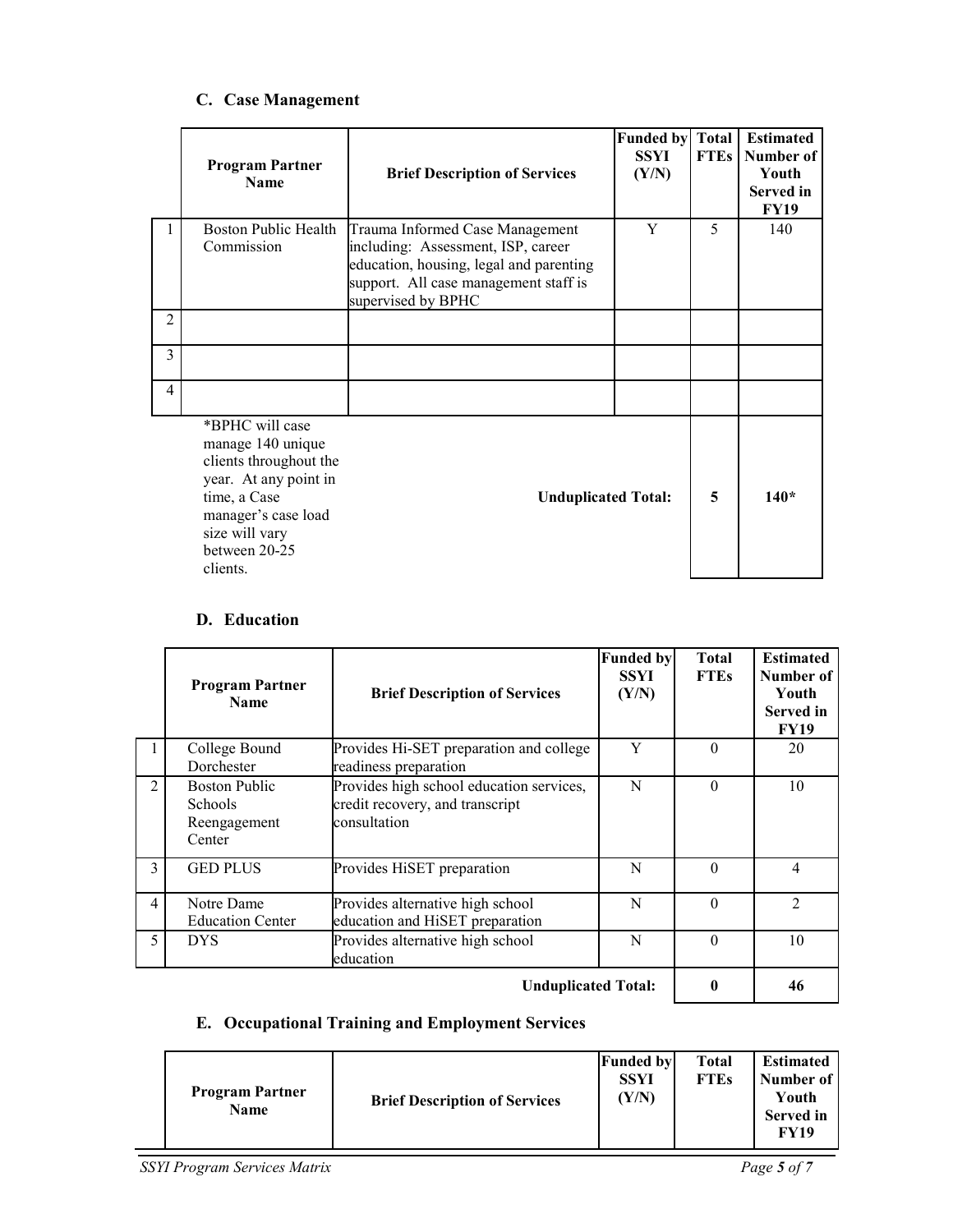|                            | MissionSAFE                             | Intake/Assessment; work readiness<br>training; assistance with job applications<br>and interviews; career planning;<br>assistance with job retention | v | 0        | 20 |
|----------------------------|-----------------------------------------|------------------------------------------------------------------------------------------------------------------------------------------------------|---|----------|----|
| $\mathfrak{D}$             | YOU Boston $-$<br><b>Operation Exit</b> | Intake/Assessment; trades training;<br>assistance with job applications and<br>interviews; career planning; assistance<br>with job retention         | Y | $\Omega$ | 8  |
| 3                          | Project Right                           | Intake/Assessment; work readiness<br>training; assistance with job applications<br>and interviews; career planning;<br>assistance with job retention | v | $\Omega$ | 20 |
| 4                          |                                         |                                                                                                                                                      |   |          |    |
| <b>Unduplicated Total:</b> |                                         |                                                                                                                                                      |   |          | 48 |

#### **F. Behavioral Health Services**

|                | <b>Program Partner</b><br>Name (including<br>LMHC)     | <b>Brief Description of Services</b>                                                                                                                                                                                                                                                                                                                                                                                                                                       | <b>Funded by</b><br><b>SSYI</b><br>(Y/N) | <b>Total</b><br><b>FTEs</b> | <b>Estimated</b><br>Number of<br>Youth<br>Served in<br><b>FY19</b> |
|----------------|--------------------------------------------------------|----------------------------------------------------------------------------------------------------------------------------------------------------------------------------------------------------------------------------------------------------------------------------------------------------------------------------------------------------------------------------------------------------------------------------------------------------------------------------|------------------------------------------|-----------------------------|--------------------------------------------------------------------|
| 1              | <b>Boston Medical</b><br>Center-Psychiatry<br>Services | The Department of Psychiatry provides an<br>array of services, including but not<br>limited to:<br>Psychiatric triage<br>$\bullet$<br>Crisis intervention<br>Psychiatric evaluation<br><b>Extended</b> evaluations<br>Psychopharmacological<br>treatment<br>Individual and group therapy<br>Neuropsychological assessments<br>$\bullet$<br>Psychological testing                                                                                                           | ${\bf N}$                                | $\boldsymbol{0}$            | 40                                                                 |
| $\overline{2}$ | Community Violence<br>Response Team<br>(CVRT)          | Community based clinical services,<br>including: individual counseling, and<br>referral for SSYI clients                                                                                                                                                                                                                                                                                                                                                                   | $\mathbf N$                              | $\mathbf{0}$                | 15                                                                 |
| $\overline{3}$ | <b>SMART</b> Team                                      | Community based clinical services,<br>including: individual counseling,<br>assessment, and referral for SSYI clients                                                                                                                                                                                                                                                                                                                                                       | ${\bf N}$                                | $\boldsymbol{0}$            | 5                                                                  |
| $\overline{4}$ | <b>Employee Assistance</b><br>Program (EAP)            | The Employee Assistance Program is a<br>free and confidential program focusing on<br>the wellness of employees and their<br>immediate family members. EAP staff<br>provides a wide range of services<br>including assessment, referral,<br>supervisory and management<br>consultations, brief treatment, case<br>management, advocacy and crisis<br>intervention. They can also assist in the<br>prevention, recognition, and treatment of<br>drug and alcohol dependence. | ${\bf N}$                                | $\theta$                    | N/A Staff<br>Only                                                  |
|                | Undualizated Tatel.                                    |                                                                                                                                                                                                                                                                                                                                                                                                                                                                            |                                          |                             | ZΛ                                                                 |

 **Unduplicated Total: 0 60**